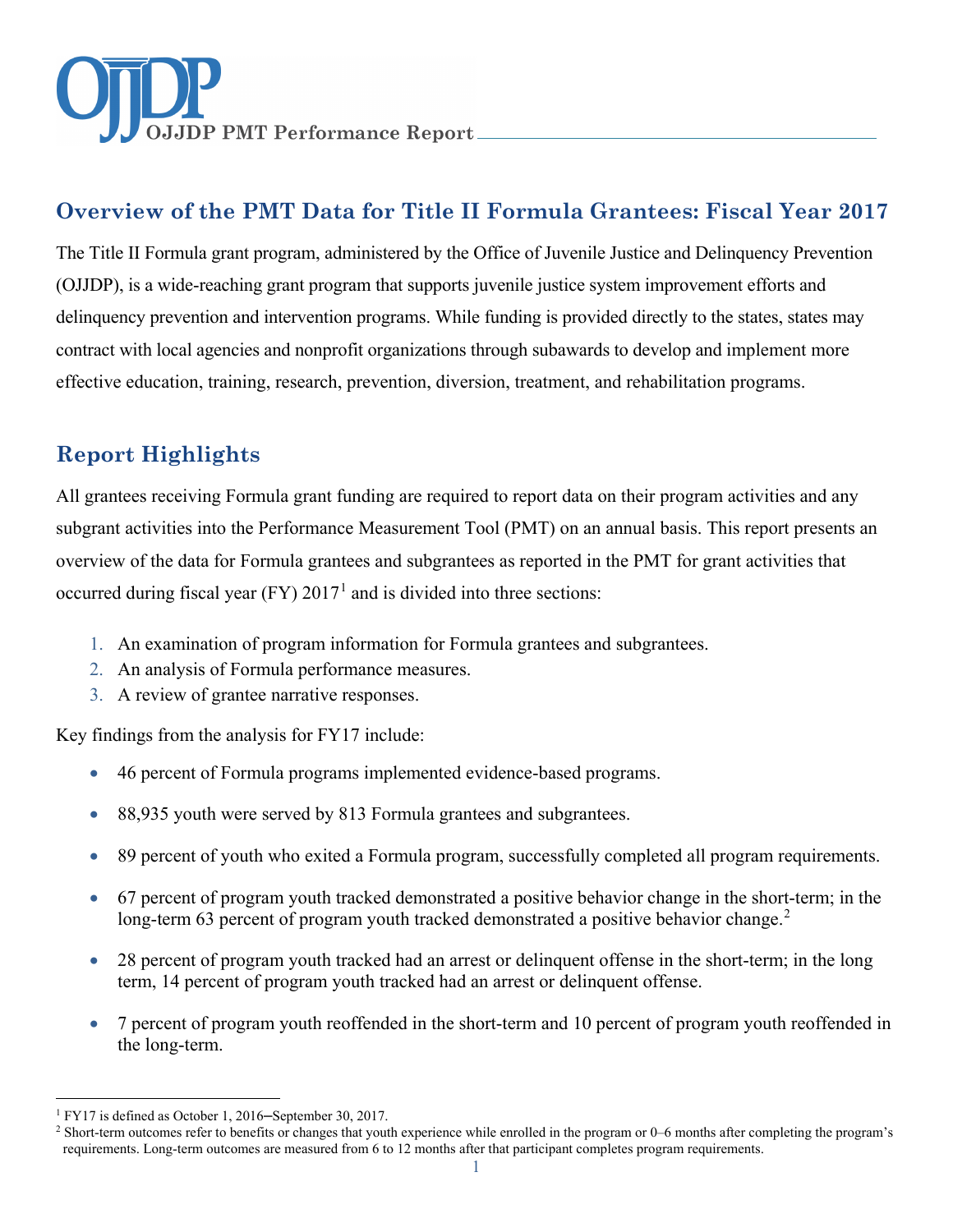## **1. Examination of Program Information**

## *1.1 Reporting Compliance*

Formula grantees are required to report annually for each federal grant awarded. As table 1 illustrates, reporting requirements were completed for 169 federal awards in FY17, resulting in a compliance rate of 94 percent. Of the grantees who completed reporting requirements, 143 awards were reported as operational, meaning grant funds were expended and grant activity occurred during the year.<sup>[3](#page-1-0)</sup>

**Table 1: Status of Grantee Reporting**

|                              | <b>Status</b>      |             |                 |       |
|------------------------------|--------------------|-------------|-----------------|-------|
| <b>Data Reporting Period</b> | <b>Not Started</b> | In Progress | <b>Complete</b> | Total |
| <b>FY17</b>                  |                    |             | 169             | 180   |

While some grantees spent their funds directly, most subawarded some or all of their funds to other agencies and organizations, resulting in a total of 707 subawards in FY17. The numbers reported in table 1 do not include subgrantees, but subgrantees are included in the rest of the tables and figures.

## *1.2 Evidence-based Programming*

OJJDP strongly encourages the use of research- and evidence-based practices to implement justice programs. Evidence-based programs and practices include program models that have been shown, through rigorous evaluation and replication, to be effective at preventing or reducing juvenile delinquency or related risk factors. As shown in figure 1, 46 percent of grantee and subgrantee programs implemented evidence-based practices in FY17, a 4 percent increase from the previous fiscal year



#### **Figure 1: Programs Implementing Evidence-based Practices, FY17**

<span id="page-1-0"></span> $\overline{a}$ <sup>3</sup> Grants that were not operational, or who did not complete their reporting requirements, are excluded from further analysis in this report.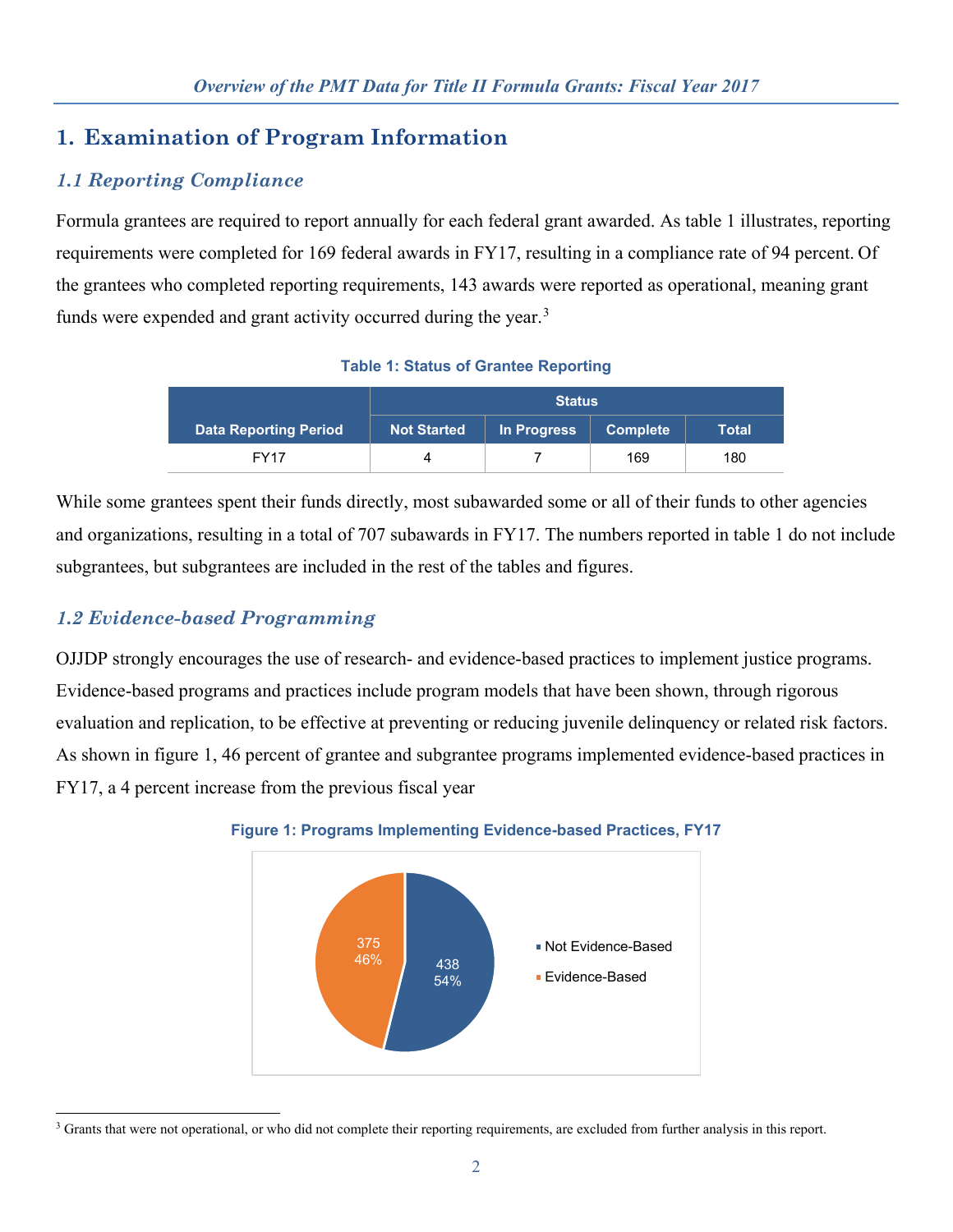### *1.3 Organization Type*

Nonprofit community-based organizations represented 35 percent of all subgrantees receiving state funding in FY17 (table 2). Local government agencies received 15 percent of state subawards and other government agencies and juvenile justice organizations each received 14 percent of state subawards.

| <b>Organization Type</b>               | N   | <b>Percentage</b> |
|----------------------------------------|-----|-------------------|
| Nonprofit Community-based Organization | 246 | 35%               |
| Local Government Agency                | 109 | 15%               |
| <b>Other Government Agency</b>         | 100 | 14%               |
| Juvenile Justice Organization          | 98  | 14%               |
| School/Other Education                 | 55  | 8%                |
| Police/Other Law Enforcement           | 45  | 6%                |
| Other <sup>4</sup>                     | 54  | 7%                |
| Total                                  | 707 | N/A               |

#### **Table 2: Number of Subgrantees by Organization Type, FY17**

## **2. Analysis of Performance Measures**

Grantees and subgrantees report on several performance measures, which collect data on program activities and outcomes. These performance measures are used to assist OJJDP in determining whether the Formula grant program has achieved its goals and objectives and may be used to improve program design and policy decisions at the federal level.

### *2.1 Youth Exiting the Program*

During FY17, a total of 88,935 youth were served by Formula grantees and subgrantees. Of those, 50,731 youth exited the program during the period. As shown in figure 2, 89 percent of youth exiting successfully completed all program requirements. Each program sets their own requirements for youth to complete its program. Youth who fail to follow through with the program, such as those who are expelled or leave voluntarily, are considered to have "unsuccessfully exited" the program.

<span id="page-2-0"></span> $\overline{a}$ 4 Includes other community-based organizations, tribal governments, and coalitions.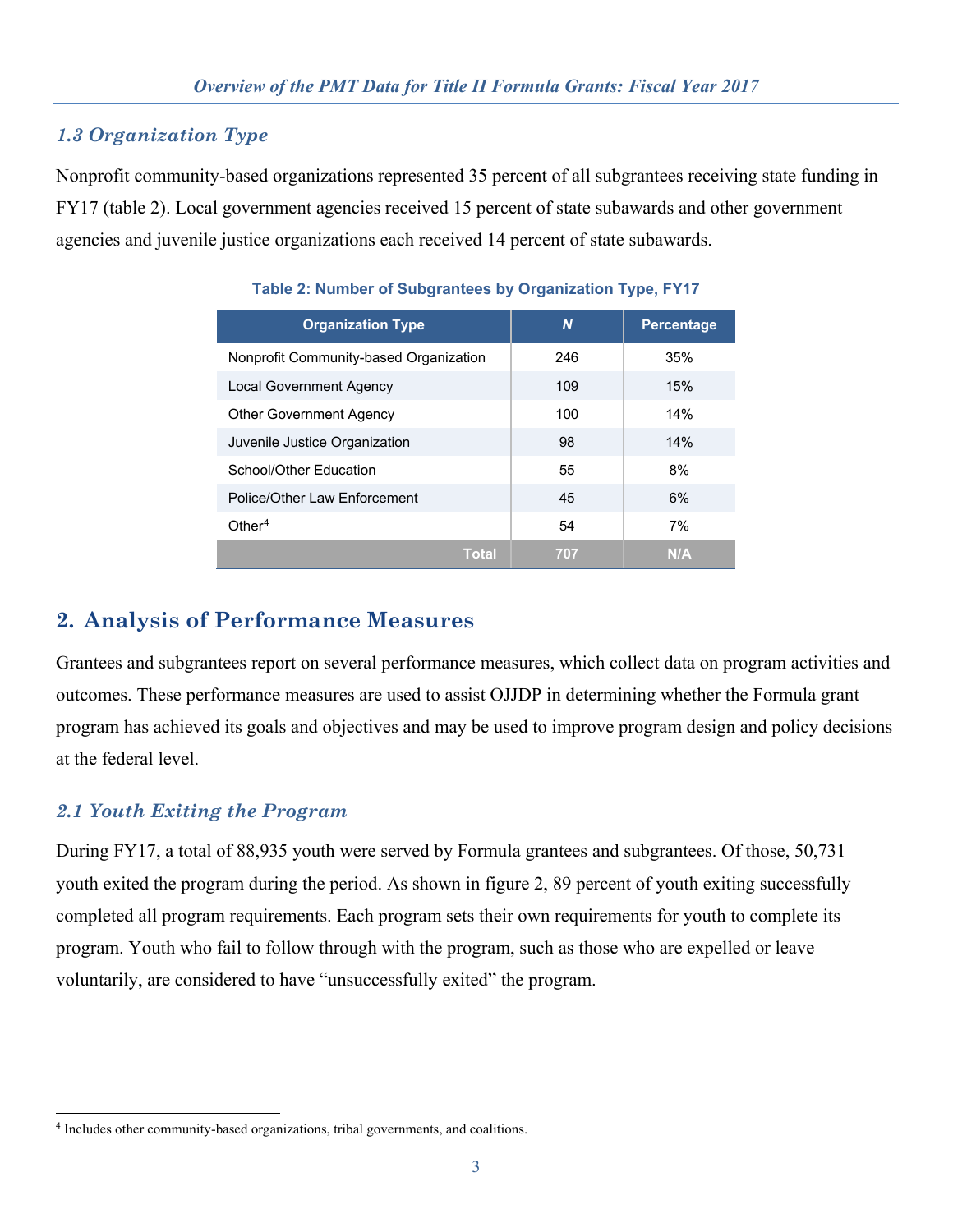

#### **Figure 2: Youth Successfully Exiting the Program, FY17**

### *2.6 Youth Target Behaviors*

Youth participating in Formula-funded programs are tracked for behavior changes to measure the program's impact on youths' performance in several targeted areas, such as substance use, social competence, family relationships, and school attendance. Overall, 67 percent of youth receiving services exhibited a positive behavior change in the short-term (table 3). Youth receiving services to address antisocial behavior and job skills had the greatest short-term improvement, with 93 percent of youth demonstrating a positive change. Substance use was the most frequently addressed behavior in FY17, with over 21,000 youth receiving services and 53 percent showing behavior improvements.

| <b>Target Behavior</b>      | <b>Youth Served</b> | <b>Youth with Intended</b><br><b>Behavior Change</b> | <b>Percentage of Youth with</b><br><b>Intended Behavior Change</b> |
|-----------------------------|---------------------|------------------------------------------------------|--------------------------------------------------------------------|
| Job Skills                  | 1.181               | 1.094                                                | 93%                                                                |
| Antisocial Behavior         | 13,699              | 12,673                                               | 93%                                                                |
| Social Competence           | 21,235              | 19.274                                               | 91%                                                                |
| <b>GPA</b>                  | 1.697               | 1.207                                                | 71%                                                                |
| School Attendance           | 20,838              | 11,147                                               | 53%                                                                |
| Substance Use               | 21,473              | 11.429                                               | 53%                                                                |
| <b>Family Relationships</b> | 11,180              | 4.073                                                | 36%                                                                |
| Others <sup>5</sup>         | 2,257               | 1,485                                                | 66%                                                                |
| <b>Total</b>                | 93,560              | 62,382                                               | 67%                                                                |

#### **Table 3: Short-term Target Behavior Outcomes, FY17**

Table 4 summarizes the long-term behavior outcomes of program youth. Long-term outcomes are measured within 6–12 months after youth complete the program. Overall, 62 percent of program youth had a desired

<span id="page-3-0"></span> $\ddot{\phantom{a}}$ <sup>5</sup> Other behaviors include self-esteem, cultural skill building/pride, body image, GED, vocational/technical training, perception of social support, and employment status.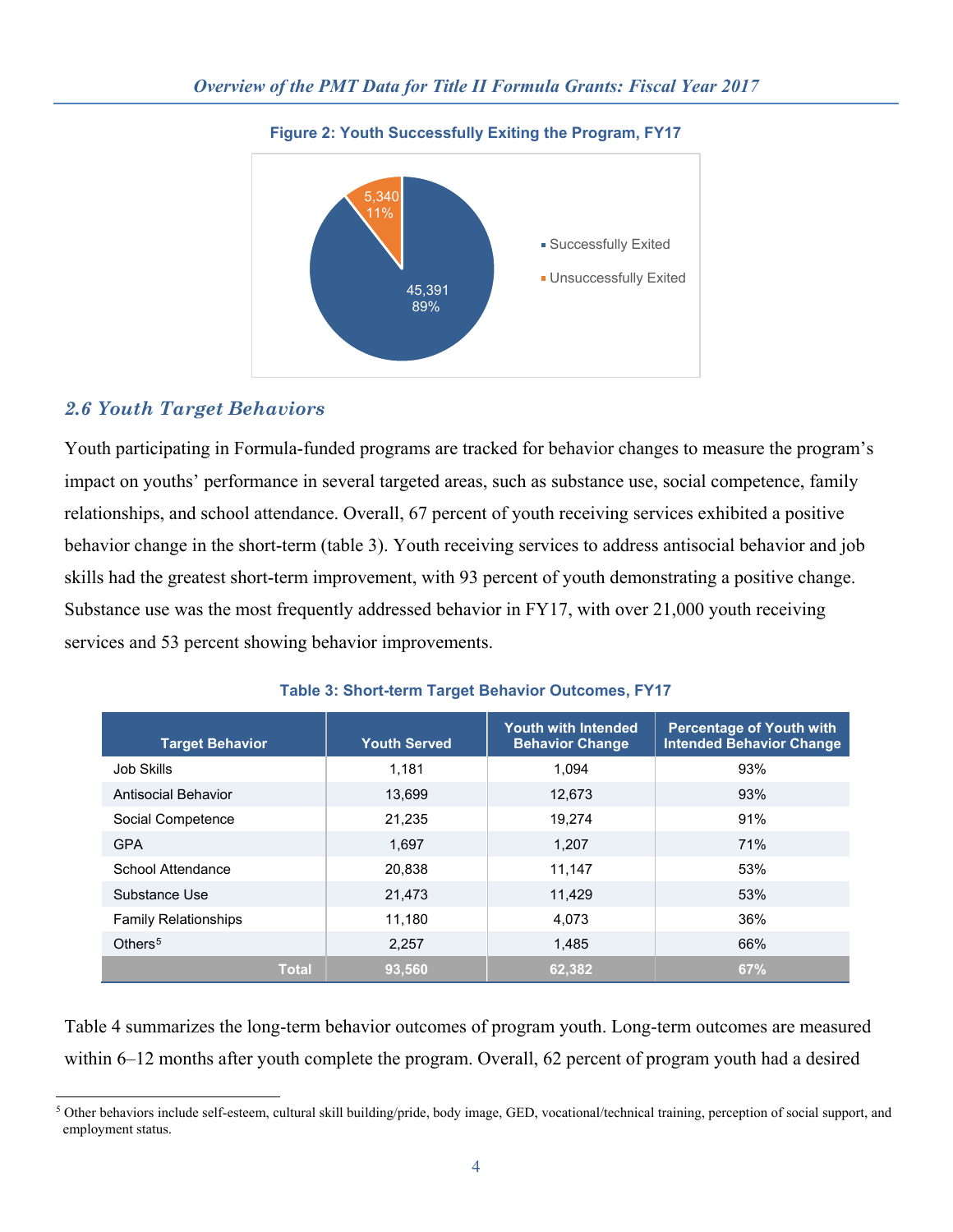change in a targeted behavior in the long-term. Youth receiving services to address social competence had the greatest long-term improvement, with 89 percent of youth demonstrating a positive change in FY17, closely followed by youth receiving services for antisocial behavior and family relationships (81 percent).

| <b>Target Behavior</b>      | <b>Youth Served</b> | <b>Youth with Intended</b><br><b>Behavior Change</b> | <b>Percentage of Youth with</b><br><b>Intended Behavior Change</b> |
|-----------------------------|---------------------|------------------------------------------------------|--------------------------------------------------------------------|
| Social Competence           | 2.945               | 2.634                                                | 89%                                                                |
| Antisocial Behavior         | 2,379               | 1.926                                                | 81%                                                                |
| <b>Family Relationships</b> | 1.104               | 891                                                  | 81%                                                                |
| <b>GPA</b>                  | 797                 | 629                                                  | 79%                                                                |
| Substance Use               | 1.936               | 1.413                                                | 73%                                                                |
| School Attendance           | 5.791               | 1.766                                                | 30%                                                                |
| Others $6$                  | 599                 | 449                                                  | 75%                                                                |
| <b>Overall</b>              | 9,708               | 15.551                                               | 62%                                                                |

#### **Table 4: Long-term Target Behavior Outcomes, FY17**

## *2.4 Program Youth Offenses*

Program success is also demonstrated through a program's ability to prevent or reduce juvenile offending. This is measured by the number of program youth who were arrested or had a delinquent offense during the year. During FY17, over 43,000 youth were monitored for offenses in the short-term; of those, 28 percent had an arrest or a delinquent offense.

| <b>Performance Measure</b>                        | N                        |
|---------------------------------------------------|--------------------------|
| Program youth tracked for delinguent offenses     | 43,223                   |
| Youth with an arrest or delinguent offense        | 12,162                   |
| Youth committed to a juvenile facility            | 782                      |
| Youth sentenced to adult prison                   | 59                       |
| Youth who received some other sentence            | 2.642                    |
| Percentage of program you who offend (short-term) | 12, 162/43, 223<br>(28%) |

#### **Table 5: Program Youth Offending (Short-term), FY17**

Grantees also reported long-term offending outcomes for youth who were tracked for 6–12 months after exiting a Formula program. During FY17, 14 percent of tracked youth were arrested or had a delinquent offense within 6–12 months of exiting a Formula program (table 6).

<span id="page-4-0"></span> $\overline{a}$ <sup>6</sup> Other behaviors cultural skill building/pride, perception of social support, vocation/technical training, self-esteem, body image, and job skills.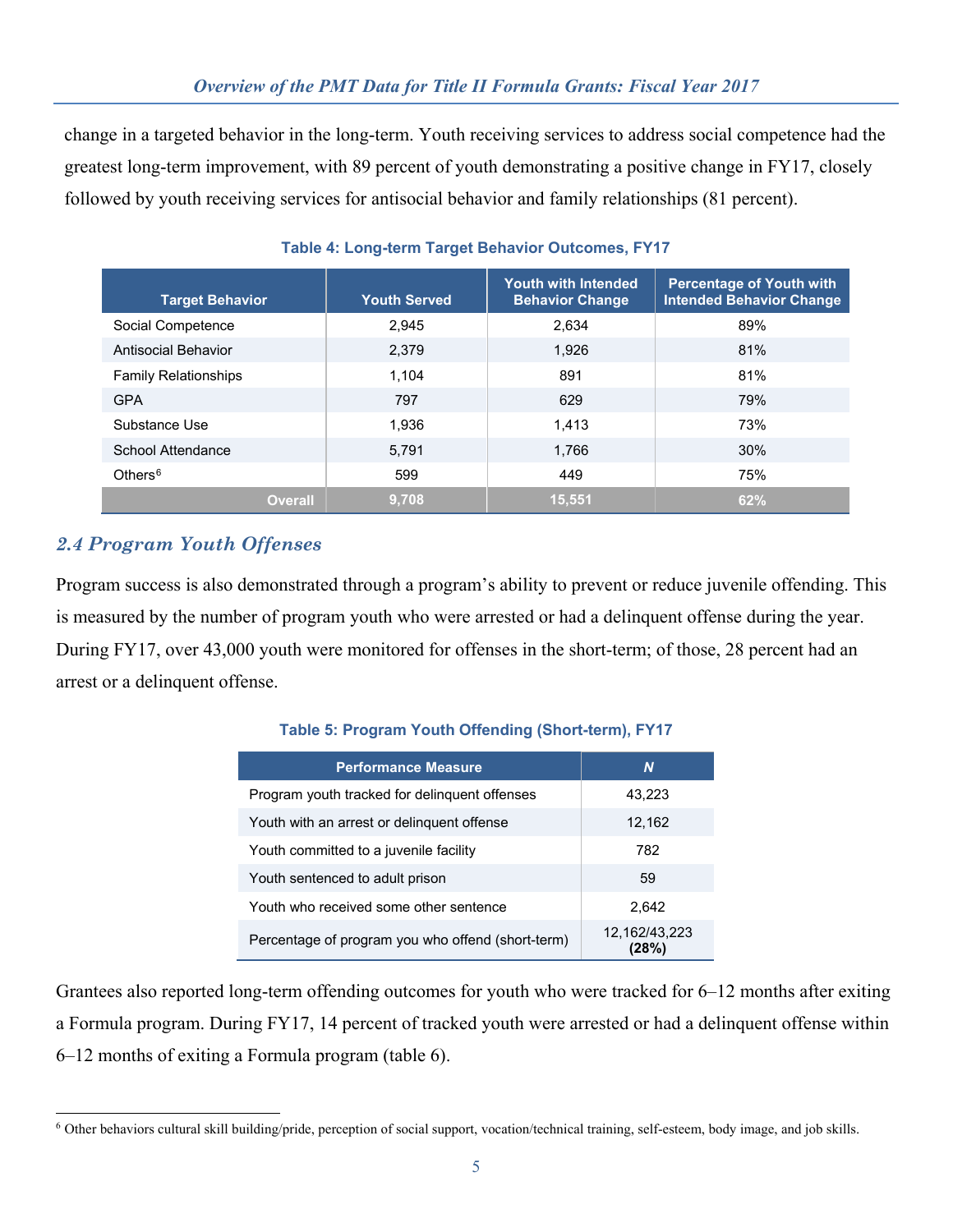| <b>Performance Measure</b>                                                       | N                  |
|----------------------------------------------------------------------------------|--------------------|
| Youth tracked for delinguent offenses 6–12 months after exiting the program      | 6,497              |
| Youth with an arrest or delinguent offense 6–12 months after exiting the program | 938                |
| Youth committed to a juvenile facility 6–12 months after exiting the program     | 382                |
| Youth sentenced to adult prison 6–12 months after exiting the program            | 8                  |
| Youth who received some other sentence 6–12 months after exiting the program     | 105                |
| Percentage of program you who offend (long-term)                                 | 938/6,497<br>(14%) |

#### **Table 6: Program Youth Offending (Long-term), FY17**

### *2.5 Program Youth Recidivism*

Grantees are required to track reoffending outcomes for youth who are already in the juvenile justice system. These youth are typically served in intervention programs that have a goal of preventing subsequent offenses. Short-term recidivism levels among the youth served while in the program were notably low in FY17; of the 24,918 youth tracked, only 7 percent had a new delinquent offense (table 7). Recidivism was also low in the long-term, with only 10 percent of youth experiencing a new arrest or delinquent offense (table 8).

#### **Table 7: Program Youth Reoffending (Short-term), FY17**

| <b>Performance Measure</b>                            | N                   |
|-------------------------------------------------------|---------------------|
| Youth tracked for new delinguent offenses             | 24,918              |
| Youth with a new arrest or delinguent offense         | 1,668               |
| Youth committed to a juvenile facility                | 236                 |
| Youth sentenced to adult prison                       | 8                   |
| Youth who received some other sentence                | 663                 |
| Percentage of program youth who reoffend (recidivism) | 1,668/24,918<br>7%) |

#### **Table 8: Program Youth Reoffending (Long-term), FY17**

| <b>Performance Measure</b>                                    | N                     |
|---------------------------------------------------------------|-----------------------|
| Youth who exited the program 6–12 months ago who were tracked | 6,915                 |
| Youth with a new arrest or delinguent offense                 | 618                   |
| Youth recommitted to a juvenile facility                      | 114                   |
| Youth sentenced to adult prison                               | 7                     |
| Youth who received some other sentence                        | 78                    |
| Percentage of program youth who reoffend (recidivism)         | 661/6,915<br>$(10\%)$ |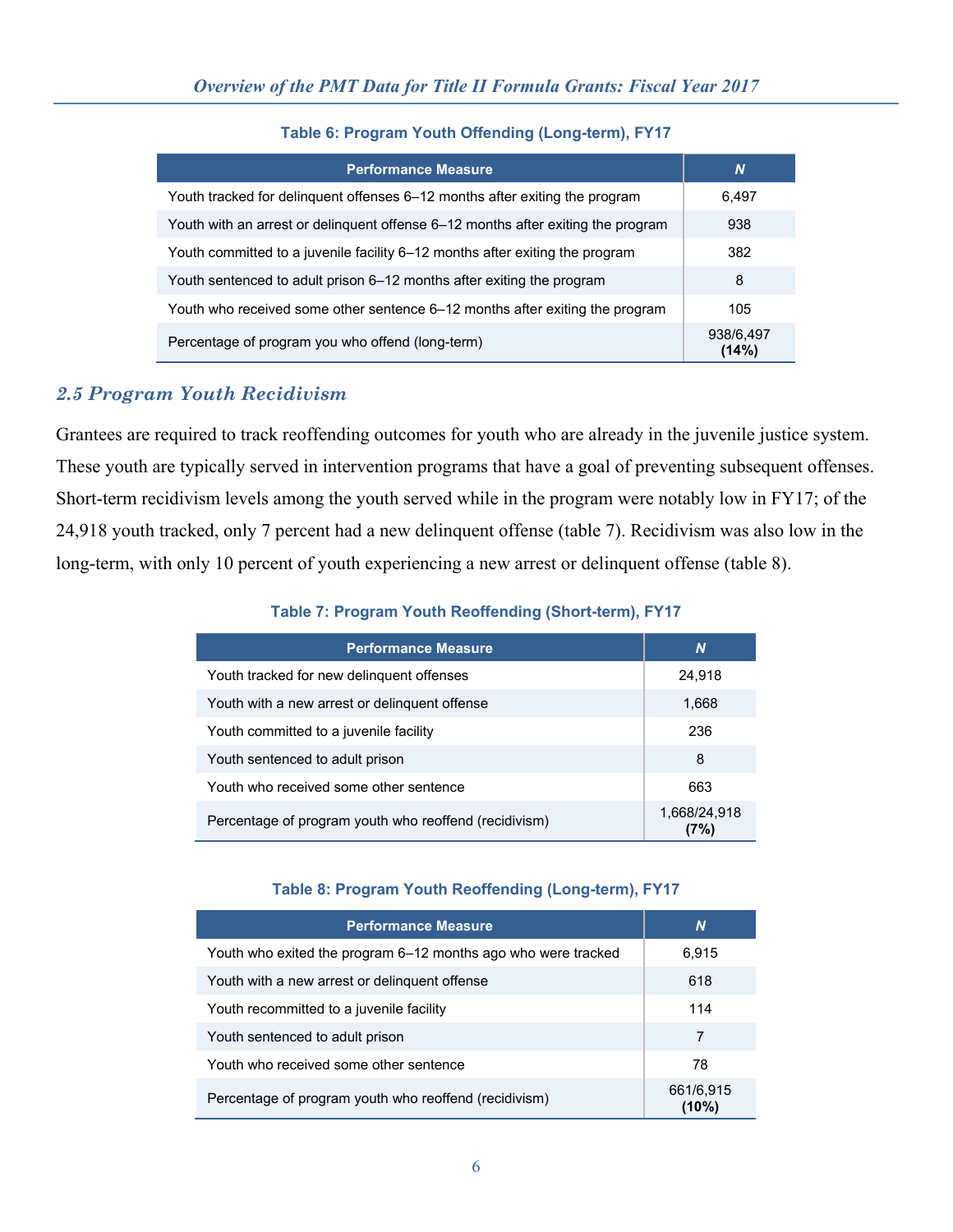## **3. Narrative Response Data**

Grantees are required to answer questions about their overall program accomplishments and to identify any barriers that were encountered during the year. These narrative responses are important in that they provide insight into the numeric data presented in this report.

## *3.1 Grant-Related Accomplishments*

Grantees reported numerous accomplishments during FY17, including (but not limited to) educational enhancements, growth in mentoring partnerships, increased use of evidence-based practices, and reduction of disproportionate minority contact within the juvenile justice system. Highlights of grantee accomplishments, innovations, and programmatic activities to achieve the program goals are listed below:

- Colorado's *Emerging Leaders* committee created a LGBTQ toolkit, including video vignettes and onepage documents, to improve services provided to LGBTQ youth within the Colorado juvenile justice system and increase LGBTQ engagement within agencies.
- Michigan's *Alternatives for Girls* program delivered community-based leadership training to over 100 girls at-risk, increasing girls' interest in community involvement.
- Pennsylvania made several awards focused on organizing and hosting youth/law enforcement forums to improve relations between young people and the police.
- Minnesota supported the *Leech Lake Band of Ojibwe's* youth programming, which provided services to over 100 tribal youth to increase leadership skills and reduce the prevalence of at-risk behavior.
- Washington state brought together over 350 stakeholders from across the continuum of juvenile services for a conference that presented the latest research-based and data-driven truancy reduction, school reengagement, and at-risk youth programs.
- Florida developed a human trafficking screening tool to identify children who may be victims of human trafficking and conducted training across the state on the issue of human trafficking victimization.

### *3.2 Problems and Barriers Encountered*

Grantees reported significant accomplishments in FY17, however, some acknowledged specific barriers that prevented them from fully achieving program goals. Several grantees experienced severe weather events which prevented services from being provided. Data collection issues were also cited as a barrier, particularly issues with collecting and reporting juvenile data due to lack of standard definitions and data collection tools across jurisdictions within their state. Grantees discussed additional issues related to a lack of funding—some grantees attributed problems to a decrease in their grant funding, while others attributed problems to delays in receiving